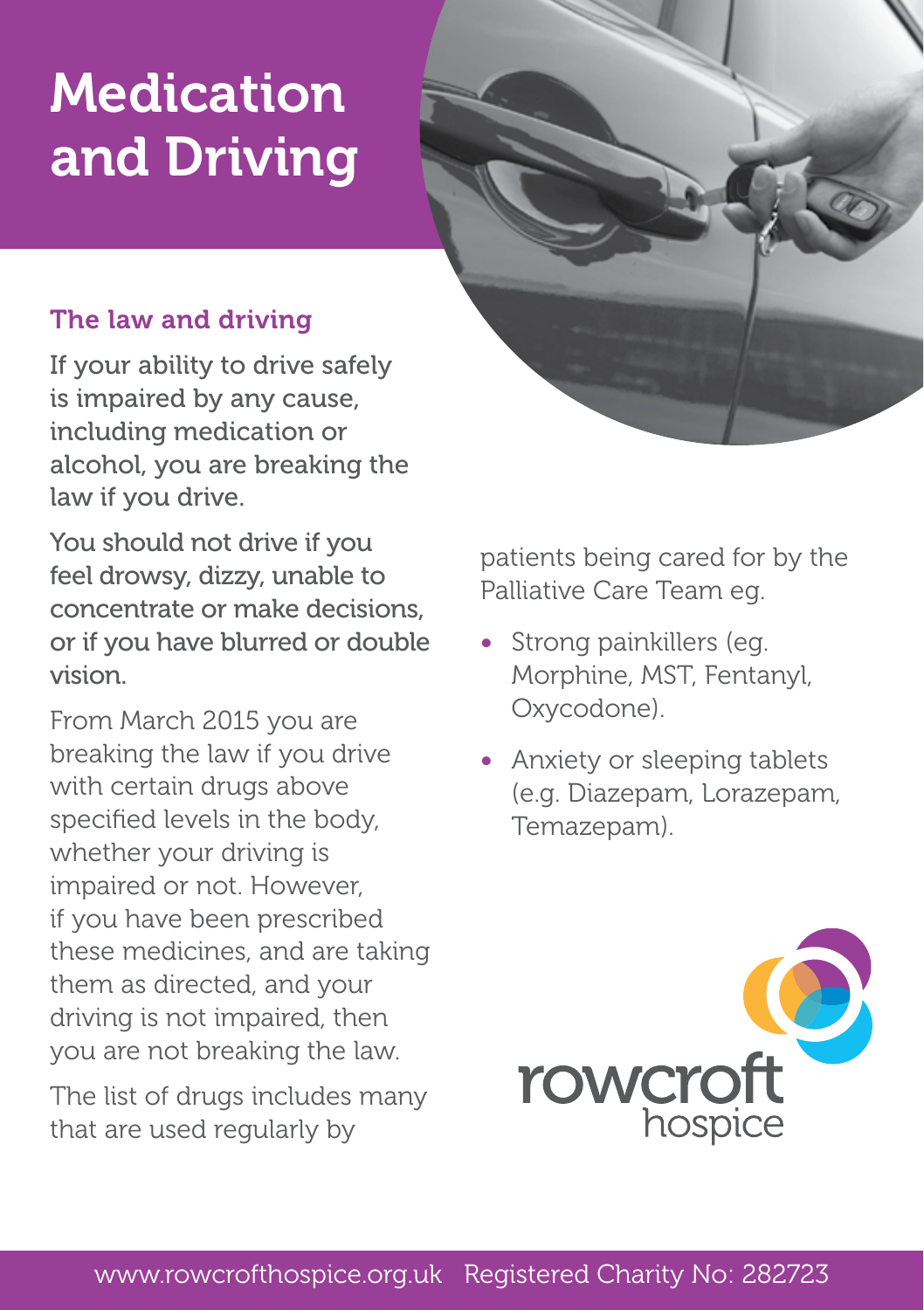

# What will happen if I'm stopped by the police?

The police may use a roadside test to see if you have taken any of the drugs. If the test detects these, the type and level of the drugs in your body can be confirmed by a blood test taken at the police station. The law provides you with a 'medical defence'.

This states that you are not guilty if:

• The medicine was prescribed, supplied, or sold to you to treat a medical problem.

#### AND

• You took the medicine according to the instructions given by the prescriber or the information provided with the medicine.

## How medication affects people

Many people on a stable dose of strong painkillers find their driving is not impaired, but this may not be the case, especially when changes are made. Some people feel drowsy with slower reactions than usual. This effect may be more significant if other medicines or alcohol are taken at the same time.

Other drugs may also affect your ability to drive; please see the leaflet with your medications to check this.

Advice on driving whilst taking strong painkillers:

- You should not drive for five days after starting or changing the dose of your strong painkiller. Sometimes longer is needed.
- You must not drive if you feel sleepy, dizzy or unable to concentrate.
- You must not drive after drinking alcohol or taking strong drugs which have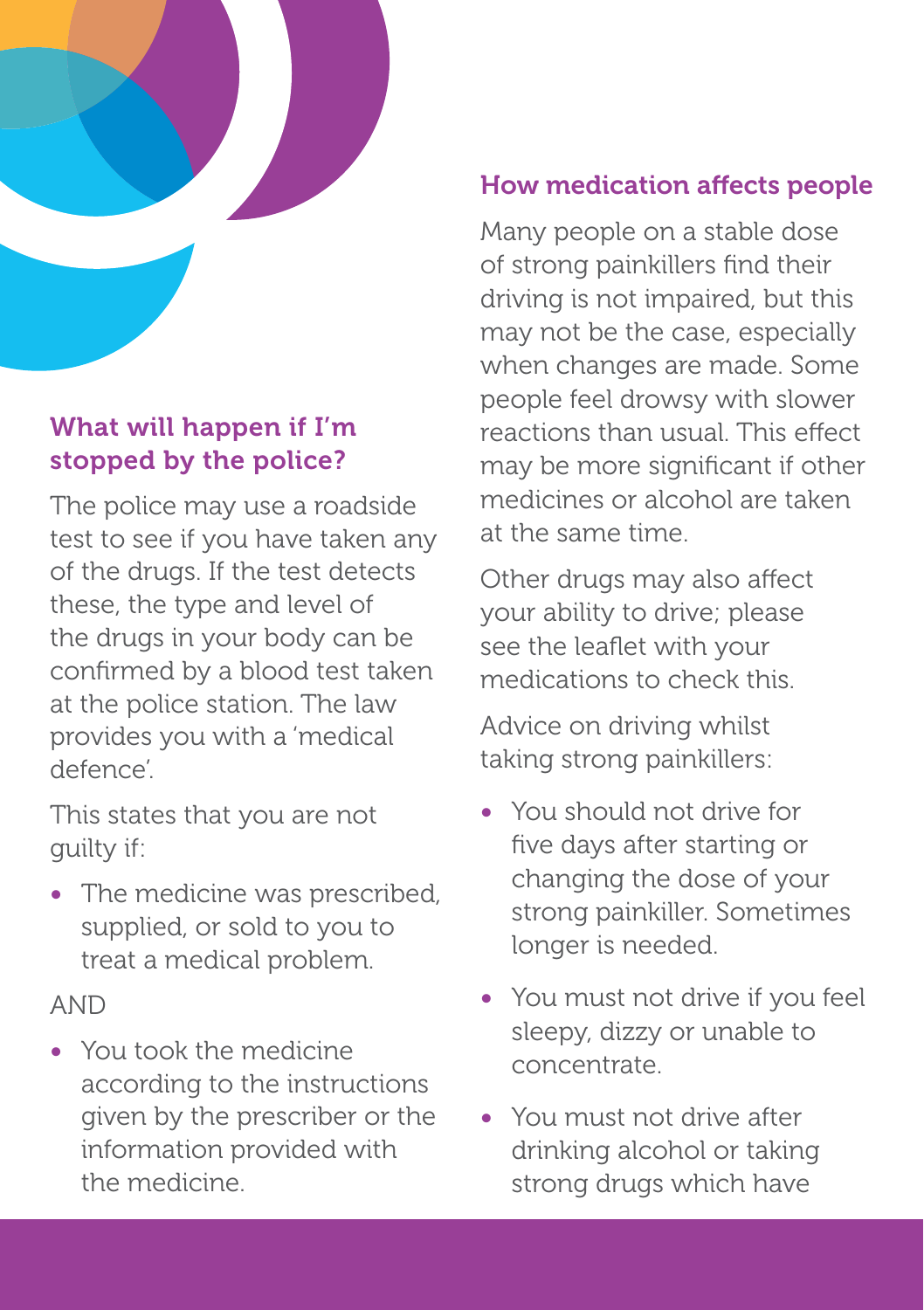not been prescribed or recommended by your doctor, e.g. cannabis.

- You must not drive if you start taking other drugs that cause sleepiness, either prescribed by your doctor or bought from the chemist, e.g. hay fever medicine, sleeping tablets.
- You must not drive on days when you have taken extra (breakthrough or rescue) doses of strong painkiller, e.g. Oramorph, OxyNorm.

#### Restarting driving

If after five days you are not sleepy or impaired in any other way, you may start driving.

Make your first trip:

- Short.
- On roads that you are familiar with.
- At a time when the traffic is not too busy.

You may find it helpful to have an experienced driver accompanying you to begin with in case you find that you are unable to complete your journey.



For more information please: Call 01803 210800 or visit www.rowcrofthospice.org.uk